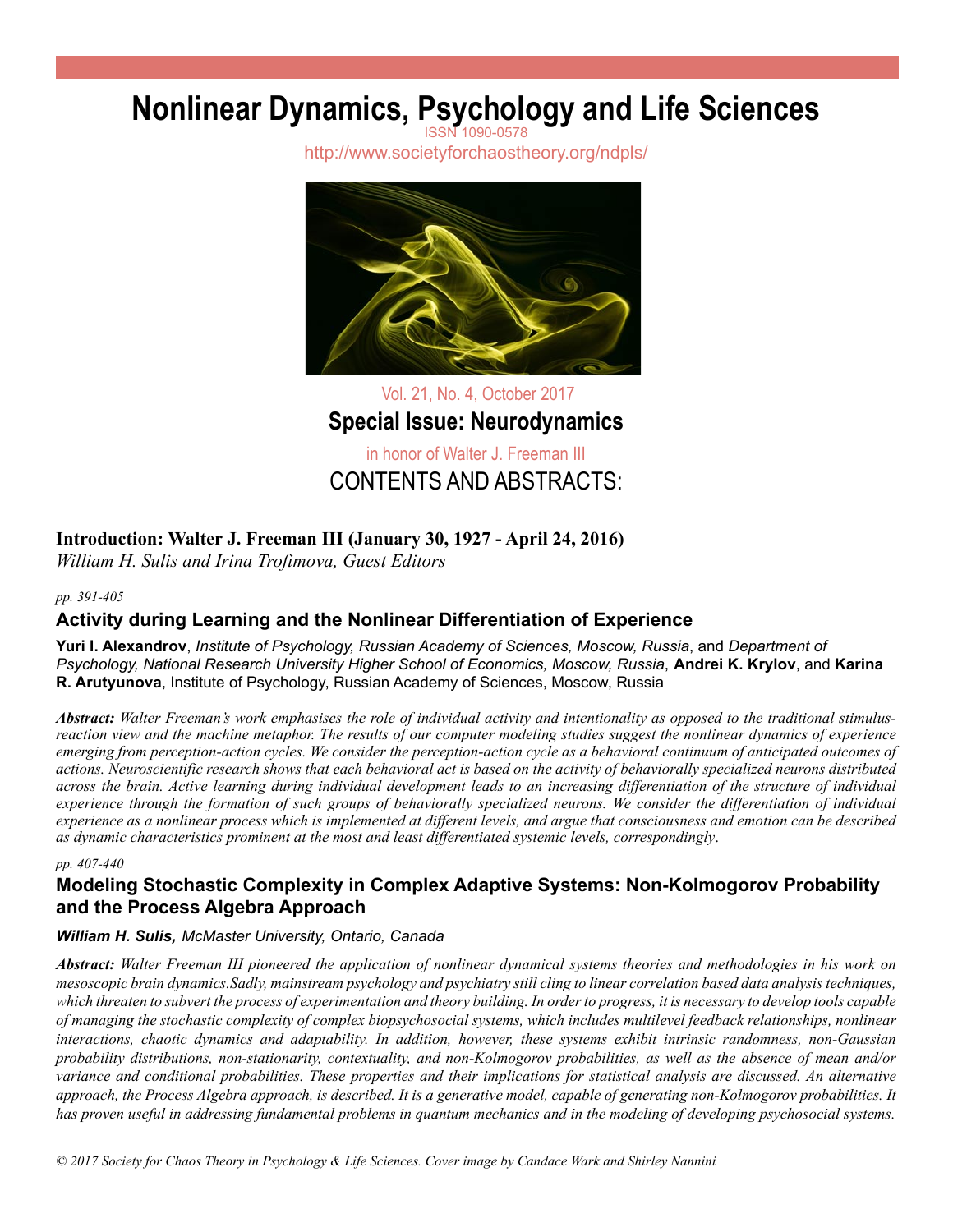#### *pp. 441-474* **Functional Constructivism: In Search of Formal Descriptors**

### **Irina Trofimova**, *McMaster University, Hamilton, Ontario, Canada*

*Abstract: The Functional Constructivism (FC) paradigm is an alternative to behaviorism and considers behavior as being generated every time anew, based on an individual's capacities, environmental resources and demands. Walter Freeman's work provided us with evidence supporting the FC principles. In this paper we make parallels between gradual construction processes leading to the formation of individual behavior and habits, and evolutionary processes leading to the establishment of biological systems. Referencing evolutionary theory, several formal descriptors of such processes are proposed. These FC descriptors refer to the most universal aspects for constructing consistent structures: expansion of degrees of freedom, integration processes based on internal and external compatibility between systems and maintenance processes, all given in four different classes of systems: (a) Zone of Proximate Development (poorly defined) systems; (b) peer systems with emerging reproduction of multiple siblings; (c) systems with internalized integration of behavioral elements ("cruise controls"); and (d) systems capable of handling low-probability, not yet present events. The recursive dynamics within this set of descriptors acting on (traditional) downward, upward and horizontal directions of evolution, is conceptualized as diagonal evolution, or di-evolution. Two examples applying these FC descriptors to taxonomy are given: classification of the functionality of neuro-transmitters and temperament traits; classification of mental disorders. The paper is an early step towards finding a formal language describing universal tendencies in highly diverse, complex and multi-level transient systems known in ecology and biology as "contingency cycles."*

#### *pp. 475-484*

# **Walter Freeman III and the Chaotic Nature of Dreams**

**Allan Combs**, *California Institute of Integral Studies, San Francisco, CA*, and **Stanley Krippner**, *Saybrook University, Oakland, CA*

*Abstract: The contributions and life of Walter Freeman III are celebrated through an understanding of the neurodynamics of the dreaming brain. Beginning with a brief review of the universal dynamics of self-organizing systems, this paper turns to an exploration of dreaming through the application of concepts from chaos theory to brain activity during REM-state dreaming. Recent studies of the electrophysiology of the brain during REM state dreaming are reviewed, such as the active inhibition of sensory stimulation and, especially in REM sleep, alterations in the brain's dominant neuromodulatory systems, bombardment of the visual cortex with bursts of PGO activity, increased limbic system activity, and a reduction of activity in the brain's prefrontal regions. The paper briefly examines these findings in terms of the experience of dreaming itself as revealed by dream reports. The results suggest a reconciliation of brainbased and content-based attempts to understand the nature of dreaming.* 

#### *pp. 485-504*

# **Isotopic Self-Organization as an Informational Factor in Biological Systems**

**Alexander A. Berezin**, *McMaster University, Hamilton, Ontario, Canada,* and **Vladimir V. Gridin**, *Israel Institute of Technology (Technion), Haifa, Israel* 

*Abstract: We outline possible effects of isotopic randomness and isotopic self-organization (isotopicity) for biology, genetics, neurodynamics and conscious-ness. Prime ideas are (a) isotopic genetic code based on isotopic permutations in genomes, and (b) catalytic effects of decays of radioactive isotopes in physiology and psychology. We discuss the reasons why these ideas are presently severely under-appreciated by the biomedical research community. We propose some steps to foster interest in isotopic effects in biology.*

#### *pp. 505-518*

## **The Extended Trust Hypothesis: Single-Attractor Self-Contagion in Day-to-Day Changes in Implicit Positive Affect Predicts Action-Oriented Coping and Psychological Symptoms**

**Julius Kuhl,** *University of Osnabrück, Germany*, **Olga Mitina,** *Lomonosov Moscow State University, Russia,* and **Sander L. Koole,** *Free University of Amsterdam. The Netherlands*

*Abstract: According to the extended trust hypothesis, the ability to cope with negative experiences is grounded in intuitive positive feelings about one's existence (Kuhl, Quirin, & Koole, 2015). In the present study, the authors empirically tested this hypothesis by examining the nonlinear dynamics in a series of day-to-day autoregressive functions of affective states taken from a 30-day daily mood diary study among 40 participants. A parameter (λ) related to the asymptotic level of day-to-day changes in implicit positive mood predicted action orientation, a personality variable that relates to coping with negative affect, and psychological symptoms. This effect did not emerge when using a similar parameter* λ *for self-reported positive affect or any linear characteristic (mean or standard deviation) of changes in positive or negative mood. These findings are considered within the broader framework of Personality Systems Interaction theory (PSI theory) that interprets* λ*, under specified conditions, as a form of basic trust that enables people to confront negative affect and permit self-growth through self-confrontational rather than defensive coping.*